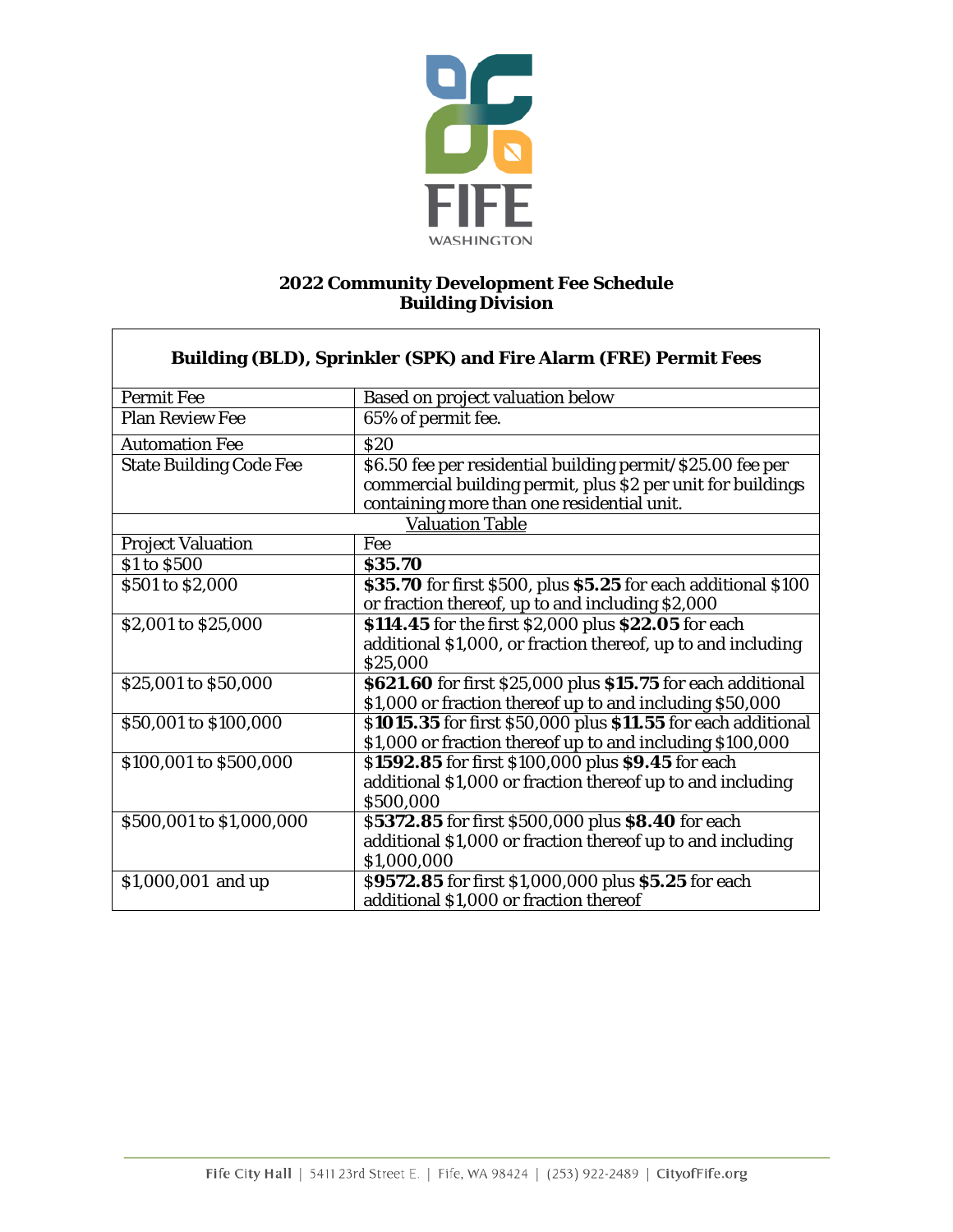| <b>Mechanical Permit (MEC)</b>                                                                                            |                                                                     |                    |  |  |
|---------------------------------------------------------------------------------------------------------------------------|---------------------------------------------------------------------|--------------------|--|--|
| <b>Permit Fee</b>                                                                                                         | \$40                                                                |                    |  |  |
| <b>Fixtures</b>                                                                                                           | Sum of all fixture from list below $(\# \text{ of }$ fixtures $(x)$ |                    |  |  |
|                                                                                                                           | cost of fixture)                                                    |                    |  |  |
| <b>Plan Review Fee</b>                                                                                                    | 65% of Permit and Fixtures total                                    |                    |  |  |
| <b>Automation Fee</b>                                                                                                     | \$20                                                                |                    |  |  |
| <b>Supplemental Permit</b><br>\$30 (plus any additional permit/fixture fees                                               |                                                                     |                    |  |  |
|                                                                                                                           | associated with the supplemental submittal)                         |                    |  |  |
|                                                                                                                           | <b>Fixtures</b>                                                     |                    |  |  |
| Forced-air or gravity-type furnace or burner, including ducts and vents attached to<br>\$22.00                            |                                                                     |                    |  |  |
| such appliance, up to and including 100,000 Btu/h (29.3kW)                                                                |                                                                     |                    |  |  |
| Forced-air or gravity-type furnace or burner, including ducts and vents attached to                                       |                                                                     | \$26.00            |  |  |
| such appliance, over 100,000 Btu/h (29.3kW)                                                                               |                                                                     |                    |  |  |
| Floor furnace, including vent                                                                                             |                                                                     | \$15.00            |  |  |
| Suspended heater, recessed wall heater or floor-mounted unit heater                                                       |                                                                     | \$15.00            |  |  |
| Appliance vent installed and not included in an appliance permit                                                          |                                                                     | \$11.00            |  |  |
| Each gas piping system (1-5 outlets)                                                                                      |                                                                     | \$8.00             |  |  |
| Each additional gas piping system outlet                                                                                  |                                                                     | \$3.00             |  |  |
| Heating appliance, refrigeration unit, cooling unit, absorption unit, or each                                             |                                                                     | \$19.00            |  |  |
| heating, cooling, absorption or evaporative cooling system, including installation of                                     |                                                                     |                    |  |  |
| controls regulated by the Mechanical Code                                                                                 |                                                                     |                    |  |  |
| For each boiler or compressor to and including 3 horsepower (10.6 kW), or each                                            |                                                                     | \$22.00            |  |  |
| absorption system to and including 100,000 Btu/h (29.3 kW)<br>\$30.00                                                     |                                                                     |                    |  |  |
| For each boiler or compressor three horsepower (10.6 kW) to and including 15                                              |                                                                     |                    |  |  |
| horsepower (52.7 kW), or each absorption system over 100,000 Btu/h (29.3 kW) to<br>and including 500,000 Btu/h (146.6 kW) |                                                                     |                    |  |  |
| For each boiler or compressor over 15 horsepower (52.7 kW) to and including 30                                            |                                                                     |                    |  |  |
| horsepower (105.5 kW), or each absorption system over 500,000 Btu/h (146.6 kW)                                            |                                                                     |                    |  |  |
| to and including 1,000,000 Btu/h (293.1 kW)                                                                               |                                                                     |                    |  |  |
| For each boiler or compressor over 30 horsepower (105.5 kW), to and including 50<br>\$60.00                               |                                                                     |                    |  |  |
| horsepower (176 kW), or for each absorption system over 1,000,000 Btu/h (293.1                                            |                                                                     |                    |  |  |
| kW) to and including 1,750,000 Btu/h (512.9 kW)                                                                           |                                                                     |                    |  |  |
| For each boiler or compressor over 50 horsepower (176 kW), or each absorption<br>\$100.00                                 |                                                                     |                    |  |  |
| system over 1,750,000 Btu/h (512.9 kW)                                                                                    |                                                                     |                    |  |  |
| For each air-handling unit to and including 10,000 cubic feet per minute (cfm)<br>\$16.00                                 |                                                                     |                    |  |  |
| (4719 L/s), including ducts attached thereto Note: This fee does not apply to an air-                                     |                                                                     |                    |  |  |
| handling unit which is a portion of A factory-assembled appliance, cooling unit,                                          |                                                                     |                    |  |  |
| evaporative cooler or absorption unit for which a permit is required elsewhere in                                         |                                                                     |                    |  |  |
| the Mechanical Code                                                                                                       |                                                                     |                    |  |  |
| For each air-handling unit over 10,000 cfm (4719 L/s)                                                                     |                                                                     |                    |  |  |
| For each evaporative cooler other than portable type                                                                      |                                                                     | \$16.00<br>\$10.00 |  |  |
| For each ventilation fan connected to a single duct                                                                       |                                                                     |                    |  |  |
| For each ventilation system which is not a portion of any heating or air-                                                 |                                                                     | \$16.00            |  |  |
| conditioning system authorized by a permit                                                                                |                                                                     |                    |  |  |
| For each hood which is served by mechanical exhaust, including the ducts for such<br>\$16.00                              |                                                                     |                    |  |  |
| hood                                                                                                                      |                                                                     |                    |  |  |
| For each domestic-type incinerator                                                                                        |                                                                     | \$20.00            |  |  |
| For each commercial or industrial-type incinerator<br>\$16.00                                                             |                                                                     |                    |  |  |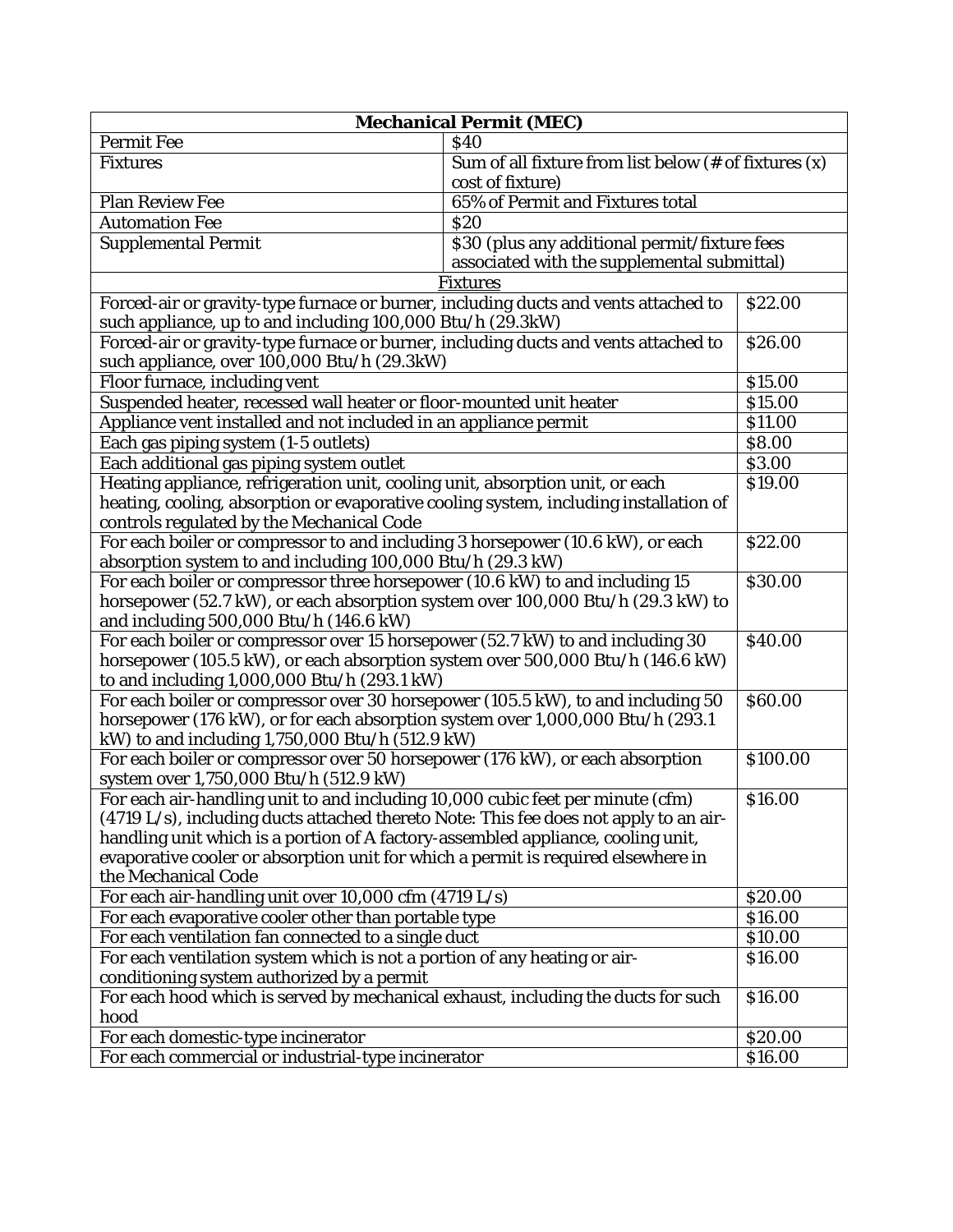| <b>Plumbing Permit (PLM)</b>                                                   |                                                   |                    |  |
|--------------------------------------------------------------------------------|---------------------------------------------------|--------------------|--|
| <b>Permit Fee</b>                                                              | <b>S35</b>                                        |                    |  |
| <b>Fixtures Fee</b>                                                            | Sum of all fixture from list below (# of fixtures |                    |  |
|                                                                                | (x) cost of fixture)                              |                    |  |
| <b>Plan Review Fee</b>                                                         | 65% of Permit and Fixtures total                  |                    |  |
| <b>Automation Fee</b>                                                          | \$20                                              |                    |  |
| <b>Supplemental Permit</b>                                                     | \$30 (plus any additional permit/fixture fees     |                    |  |
|                                                                                | associated with the supplemental submittal)       |                    |  |
|                                                                                | <b>Fixtures</b>                                   |                    |  |
| Plumbing Fixture/Set of Fixtures on 1 trap(including water, drainage, backflow |                                                   | \$10.00            |  |
| protection)                                                                    |                                                   |                    |  |
| Each building or trailer park sewer                                            |                                                   | \$21.00            |  |
| Rainwater system, per drain (inside building)                                  |                                                   | \$10.00            |  |
| Each private sewage disposal system                                            |                                                   | \$55.00            |  |
| Each water heater and/or vent                                                  |                                                   | \$10.00            |  |
| Each gas piping system (1-5 outlets)                                           |                                                   | \$8.00             |  |
| Each additional gas piping system outlet                                       |                                                   | \$3.00             |  |
| Each industrial waste pretreatment interceptor, including its trap and vent,   |                                                   | \$21.00            |  |
| except kitchen-type grease interceptors functioning as fixture traps           |                                                   |                    |  |
| Each installation, alteration, or repair of water piping and/or water treating |                                                   |                    |  |
| equipment per fixture                                                          |                                                   |                    |  |
| Each repair or alteration of drainage or vent piping per fixture               |                                                   | \$10.00<br>\$10.00 |  |
| Each lawn sprinkler system on any one meter – including backflow protection    |                                                   |                    |  |
| devices                                                                        |                                                   |                    |  |
| 1-5 atmospheric-type vacuum breakers                                           |                                                   | \$7.00             |  |
| 6+ atmospheric-type vacuum breakers                                            |                                                   | \$2.00             |  |
| 2 inch (51 mm) and smaller - Each backflow protective device                   |                                                   | \$19.00            |  |
| Over 2 inch (51 mm) each backflow protective device                            |                                                   | \$21.00            |  |
| Each gray water system                                                         |                                                   | \$55.00            |  |
| Initial Installation and testing reclaimed water system                        |                                                   | \$42.00            |  |
| Cross-connection Testing (annual) of reclaimed water system                    |                                                   | \$38.00            |  |
| 1-5 inlets/outlets per specific gas/per each medical gas piping system         |                                                   | \$69.00            |  |
| 6+ inlets/outlets per specific gas/per each medical gas piping system          |                                                   | \$8.00             |  |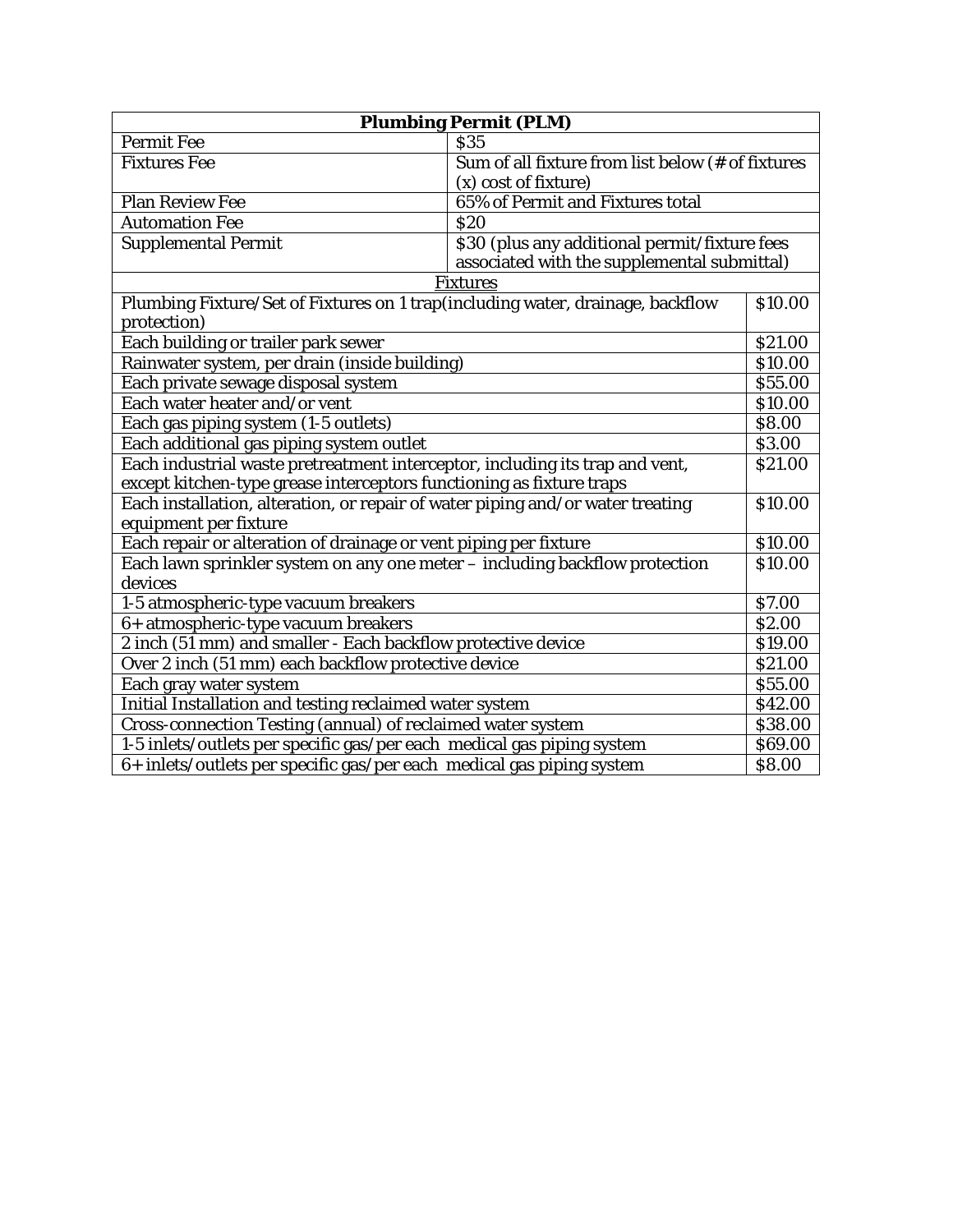| <b>Other Permits and Fees</b>                           |                                                                               |                      |  |
|---------------------------------------------------------|-------------------------------------------------------------------------------|----------------------|--|
| <b>Demolition Permit (DEM)</b>                          | \$225 Commercial / \$175 Single Family                                        |                      |  |
| <b>Re-inspection Fee</b>                                | \$120                                                                         |                      |  |
| 3rd Party Plan Review                                   | <b>Actual Cost</b>                                                            |                      |  |
| <b>Fire Lane Signs</b>                                  | Actual Cost plus 15% Administrative Fee (please<br>contact Building Official) |                      |  |
| <b>Emergency Notification</b><br><b>System Fund Fee</b> | \$0.10/100 square feet of all affected parcels                                |                      |  |
| <b>Hourly Plan Review Fee</b>                           | \$120/hour                                                                    |                      |  |
| <b>Expedited Review</b>                                 | 150% of permit fee + \$135/hr. for review.                                    |                      |  |
|                                                         |                                                                               |                      |  |
| <b>Right-of-Way Permit</b>                              | <b>S240</b>                                                                   |                      |  |
|                                                         |                                                                               |                      |  |
|                                                         |                                                                               |                      |  |
|                                                         |                                                                               |                      |  |
| <b>Impact Fees</b>                                      |                                                                               |                      |  |
| <b>School Impact Fee</b>                                | See FMC 20.15 for current fee                                                 |                      |  |
| <b>Transportation Impact Fee</b>                        | See FMC 20.25 for current fee                                                 |                      |  |
| <b>Park Impact Fee</b>                                  | <b>Single Family</b>                                                          | \$1700/dwelling unit |  |
|                                                         | <b>Duplex</b>                                                                 | \$1450/dwelling unit |  |
|                                                         | 3 or 4-plex                                                                   | \$1450/dwelling unit |  |
|                                                         | 5-plex or greater                                                             | \$1300/dwelling unit |  |
|                                                         | <b>Manufactured Home in</b><br>\$1400/dwelling unit                           |                      |  |
|                                                         | <b>Manufactured Home Park</b>                                                 |                      |  |
| <b>Impact Fee Deferral</b>                              | \$300                                                                         |                      |  |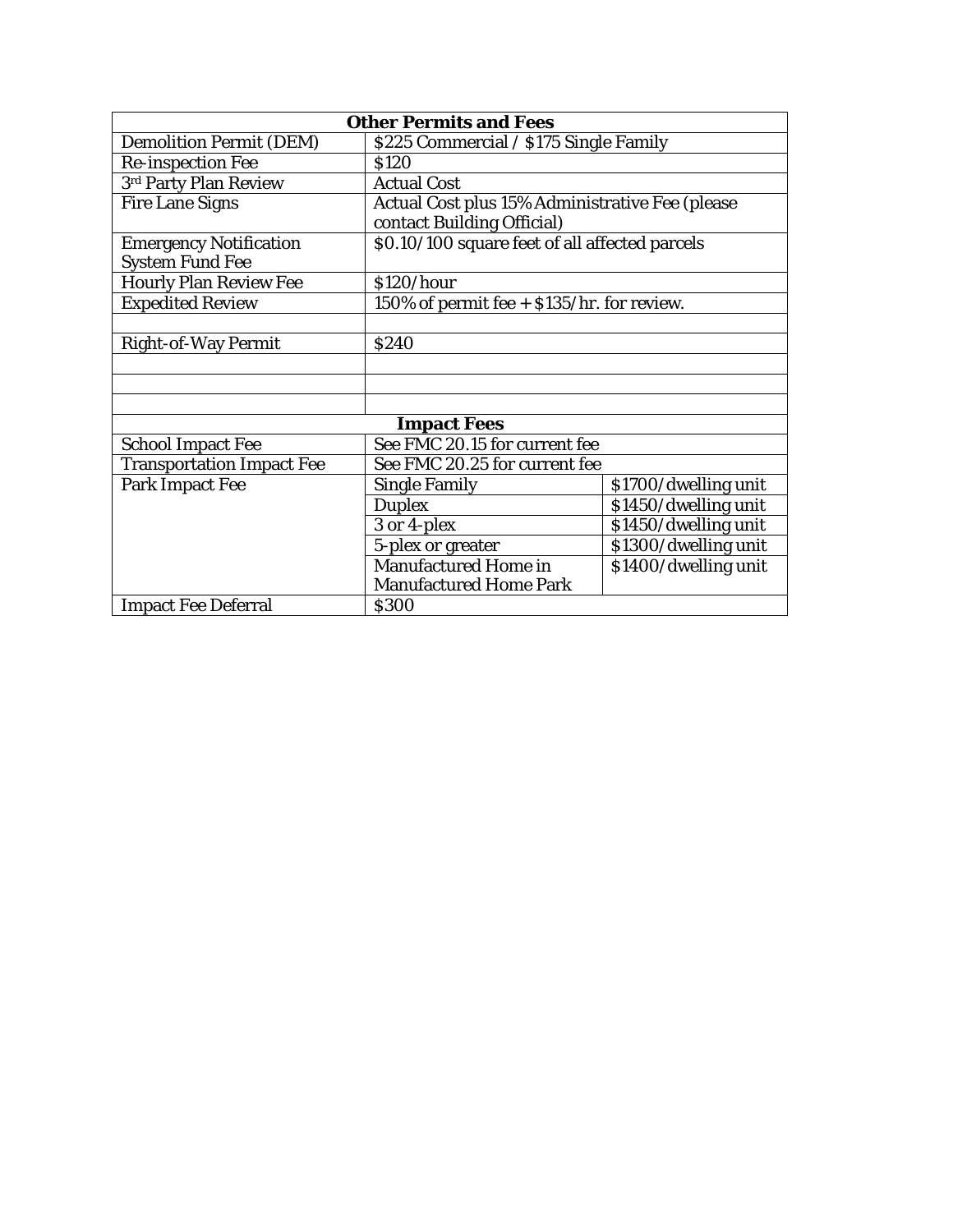

## **2022 Community Development Fee Schedule Planning Division**

| <b>Fee Code</b><br>(Permit type)                 | <b>Associated Permits</b><br>(If associated with                                                                                                                                                                                                                                                                                    | <b>Amount</b>                                             | Notes:                                                                                                   |
|--------------------------------------------------|-------------------------------------------------------------------------------------------------------------------------------------------------------------------------------------------------------------------------------------------------------------------------------------------------------------------------------------|-----------------------------------------------------------|----------------------------------------------------------------------------------------------------------|
|                                                  | more than one<br><i>permit</i> )                                                                                                                                                                                                                                                                                                    |                                                           |                                                                                                          |
|                                                  | <b>Permits</b>                                                                                                                                                                                                                                                                                                                      |                                                           |                                                                                                          |
| <b>Hearing Examiner</b><br>Decision              | Variance (VAR)<br>$\bullet$<br><b>Conditional Use</b><br>$\bullet$<br>Permit (CUP)<br><b>Preliminary Plat</b><br>$\bullet$<br>(PLT-PRELIM)<br>Shoreline Substantial<br>$\bullet$<br>Development (SSD)<br>Administrative<br>$\bullet$<br>Appeal (APP)<br>Reasonable Use<br>$\bullet$<br>Exception (RUE)<br>Rezone (REZ)<br>$\bullet$ | \$2000 - Single Family<br>$$5500 - Non Single$<br>Family  | Deposit                                                                                                  |
| Annexation (ANX)                                 |                                                                                                                                                                                                                                                                                                                                     |                                                           | Deposit                                                                                                  |
| Comprehensive Plan<br>Amendment<br>(CPA)         |                                                                                                                                                                                                                                                                                                                                     | $$3000 - Map$<br>Amendment<br>$$2000 - Text$<br>Amendment | Deposit                                                                                                  |
| Development Agreement<br>(DVA)                   |                                                                                                                                                                                                                                                                                                                                     | \$5250                                                    | Deposit                                                                                                  |
| Short Plat (PLT-SHORT)                           |                                                                                                                                                                                                                                                                                                                                     | \$2500                                                    | Deposit                                                                                                  |
| Final Plat (PLT-FINAL)                           |                                                                                                                                                                                                                                                                                                                                     | \$4000                                                    | Deposit                                                                                                  |
| Lot Line Adjustment<br>(LLA)                     |                                                                                                                                                                                                                                                                                                                                     | \$2500                                                    | Deposit                                                                                                  |
| <b>Planned Residential</b><br>Development (PRD)  |                                                                                                                                                                                                                                                                                                                                     | \$5250                                                    | Deposit<br>Planned<br>Residential<br>Development<br>with a plat<br>shall use<br>Preliminary<br>Plat Fee. |
| <b>Shoreline Statement of</b><br>Exemption (SMP) |                                                                                                                                                                                                                                                                                                                                     | \$750                                                     |                                                                                                          |
| Mobile Food Unit (MOB)                           |                                                                                                                                                                                                                                                                                                                                     | \$250                                                     |                                                                                                          |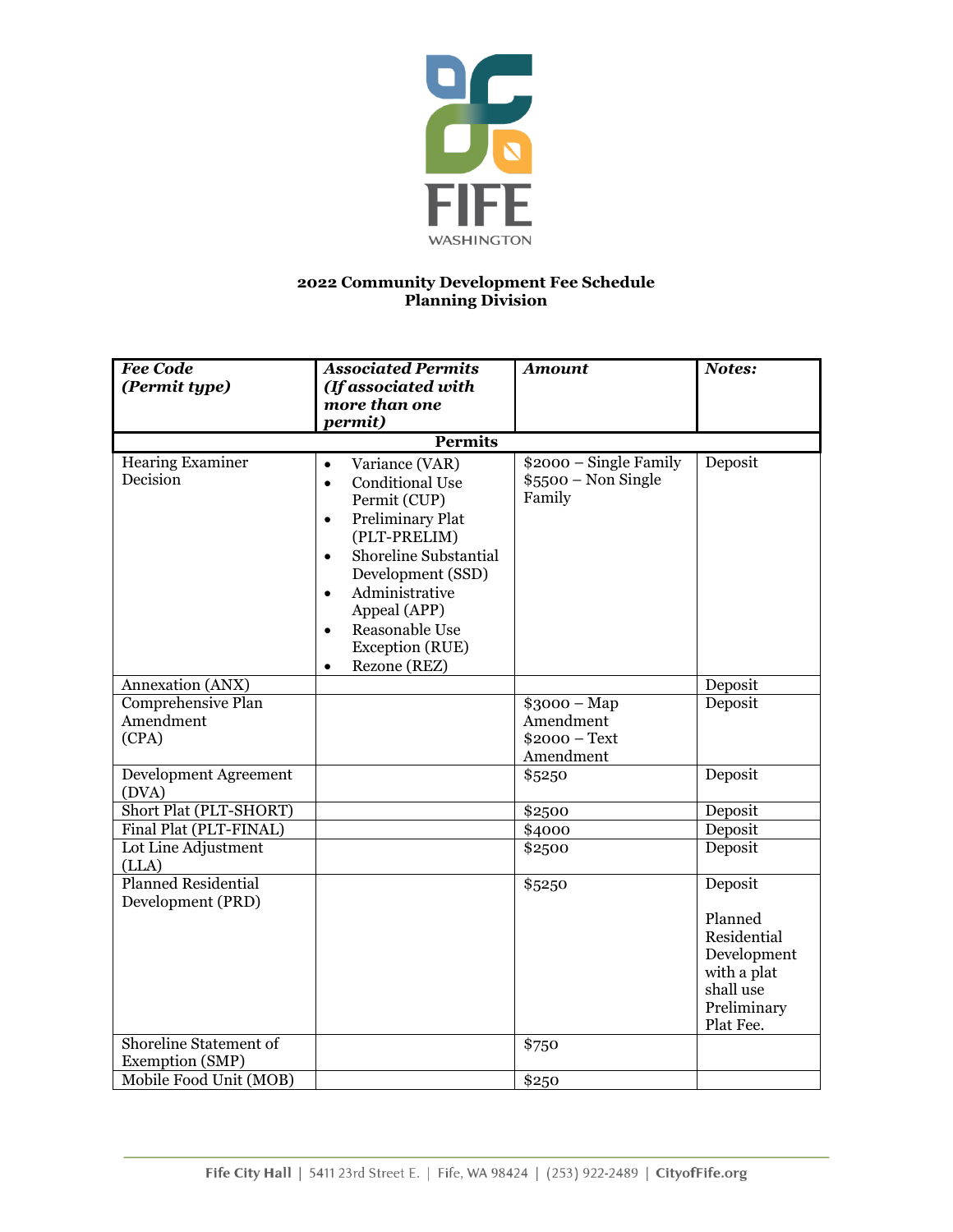| <b>Special Event Permit</b>                                     |                                                                                                                                                                                                                             | \$150                                                                                                                                                                                                                                                                                            |                                                   |
|-----------------------------------------------------------------|-----------------------------------------------------------------------------------------------------------------------------------------------------------------------------------------------------------------------------|--------------------------------------------------------------------------------------------------------------------------------------------------------------------------------------------------------------------------------------------------------------------------------------------------|---------------------------------------------------|
| (EVN)<br><b>State Environmental</b><br>Policy Act (SEPA Review) | Determination of Non<br>$\bullet$<br>Significance (SEP-<br>DNS)<br>Mitigated<br>$\bullet$<br>Determination of Non<br>Significance (SEP-<br>MDNS)                                                                            | \$5000                                                                                                                                                                                                                                                                                           | Deposit                                           |
| <b>Critical Areas Permit</b><br>(CAP)                           |                                                                                                                                                                                                                             | \$5000                                                                                                                                                                                                                                                                                           | Deposit                                           |
| Land Use Review Fee<br>(BLD)                                    | New Commercial<br>$\bullet$<br>(BLD-COM-NEW &<br>BLD-COM-ADD)<br><b>Commercial Additions</b><br>$\bullet$<br>(BLD-COM-ADD &<br><b>BLD-MFR-ADD</b> )                                                                         | No new structure -<br>4,000 sq. ft.<br>\$1200<br>$4,001 - 8,000$ sq. ft.<br>\$2400<br>$8,001 - 16,000$ sq. ft.<br>\$3400<br>$16,001 - 24,000$ sq. ft.<br>\$6,000<br>$24,001 - 100,000$ sq.<br>ft.<br>\$7,700<br>100,001 sq. ft. and up.<br>\$9,200<br><b>Accessory Dwelling</b><br>Unit<br>\$500 | Applies to new<br>square footage<br>being created |
|                                                                 | <b>Other Fees</b>                                                                                                                                                                                                           |                                                                                                                                                                                                                                                                                                  |                                                   |
| <b>Green Factor Waiver</b>                                      |                                                                                                                                                                                                                             | \$500                                                                                                                                                                                                                                                                                            |                                                   |
| <b>Hourly Review Fee</b>                                        | All permits requiring a<br>deposit                                                                                                                                                                                          | \$120/hour                                                                                                                                                                                                                                                                                       |                                                   |
| <b>Pre-Application Meeting</b>                                  |                                                                                                                                                                                                                             | \$150 - Single Family<br>Residential<br>$$500 - Non Single$<br><b>Family Residential</b>                                                                                                                                                                                                         | As required by<br><b>FMC Title</b><br>14.02.030   |
| <b>Zoning Confirmation</b><br>Letter                            | N/A                                                                                                                                                                                                                         | \$300                                                                                                                                                                                                                                                                                            |                                                   |
| <b>Development Review</b><br>Committee (DRC)                    | <b>ALL</b>                                                                                                                                                                                                                  | <b>FREE</b>                                                                                                                                                                                                                                                                                      |                                                   |
| Zoning Code<br>Interpretation (Formal)                          |                                                                                                                                                                                                                             | \$750                                                                                                                                                                                                                                                                                            |                                                   |
| <b>Automation Fee</b>                                           | <b>ALL</b>                                                                                                                                                                                                                  | \$20                                                                                                                                                                                                                                                                                             |                                                   |
| <b>Impact Fee Deferral</b>                                      | N/A                                                                                                                                                                                                                         | \$300                                                                                                                                                                                                                                                                                            |                                                   |
| <b>Shoreline Permit</b><br>Extension                            | Shoreline Statement<br>$\bullet$<br>of Exemption (SMP)<br>Shoreline Substantial<br>$\bullet$<br>Development Permit<br>(SSD)<br>Shoreline Variance<br>(VAR)<br><b>Shoreline Conditional</b><br>$\bullet$<br>Use Permit (SSD) | \$550                                                                                                                                                                                                                                                                                            |                                                   |